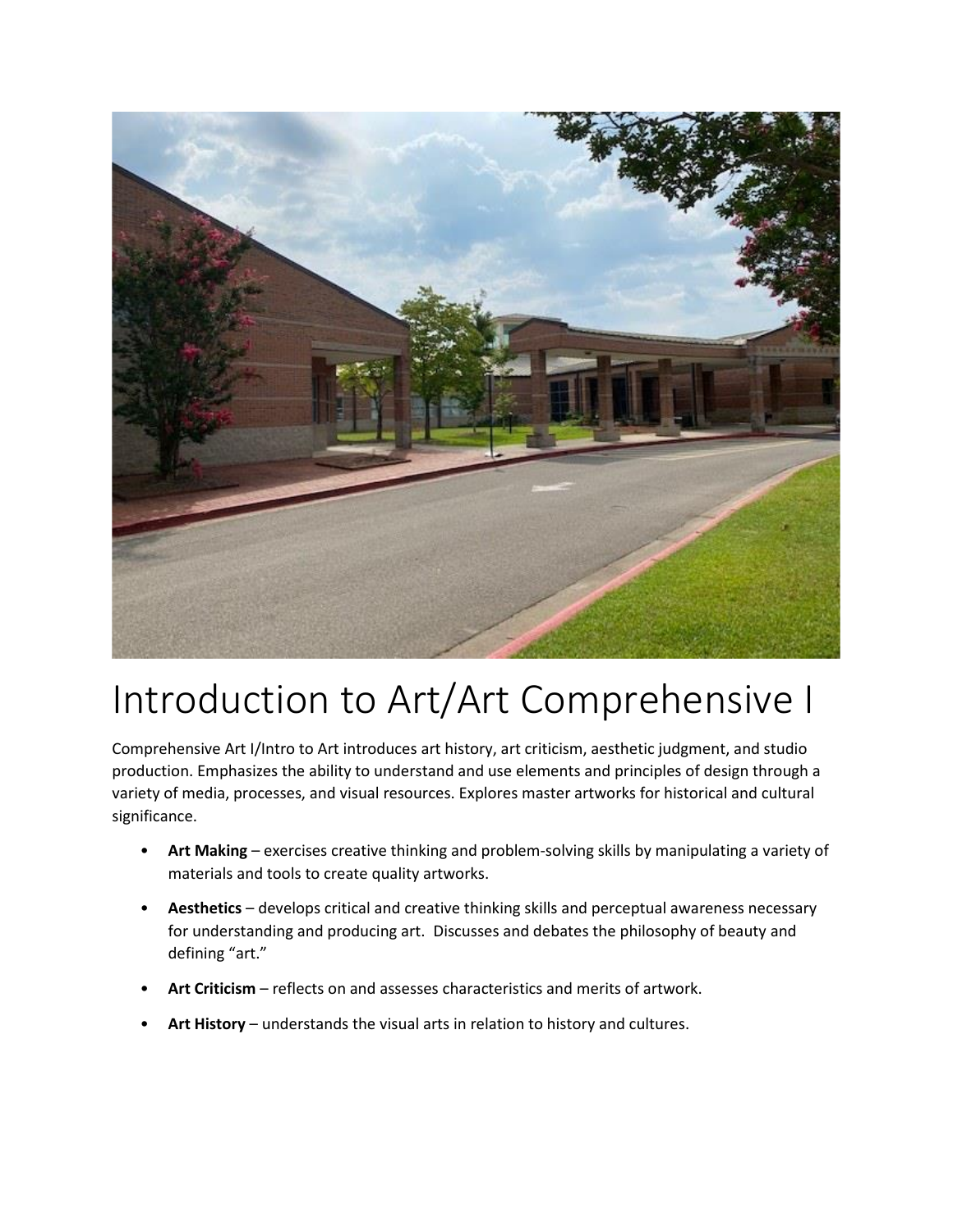School Logo



# Units

**Unit 1: Color Theory and Design**

 **Standards: VAHSVA.CR.1 Visualize and generate ideas for creating works of art.**

 **VAHSVA.CR.3 Engage in an array of processes, media, techniques, and/or technology through experimentation, practice, and persistence.**

 **VAHSVA.CR.4 Incorporate formal and informal components to create works of art.**

 **VAHSVA.RE.2 Critique personal works of art and the artwork of others, individually and collaboratively, using a variety of approaches.**

 **VAHSVA.CR.6 Keep an ongoing visual and verbal record to explore and develop works of art.**

**Unit 2: 3d Design**

 **Standards: VAHSVA.CR.1 Visualize and generate ideas for creating works of art.**

 **VAHSVA.CR.3 Engage in an array of processes, media, techniques, and/or technology through experimentation, practice, and persistence.**

 **VAHSVA.CR.4 Incorporate formal and informal components to create works of** 

**art.** 

 **VAHSVA.RE.2 Critique personal works of art and the artwork of others, individually and collaboratively, using a variety of approaches.**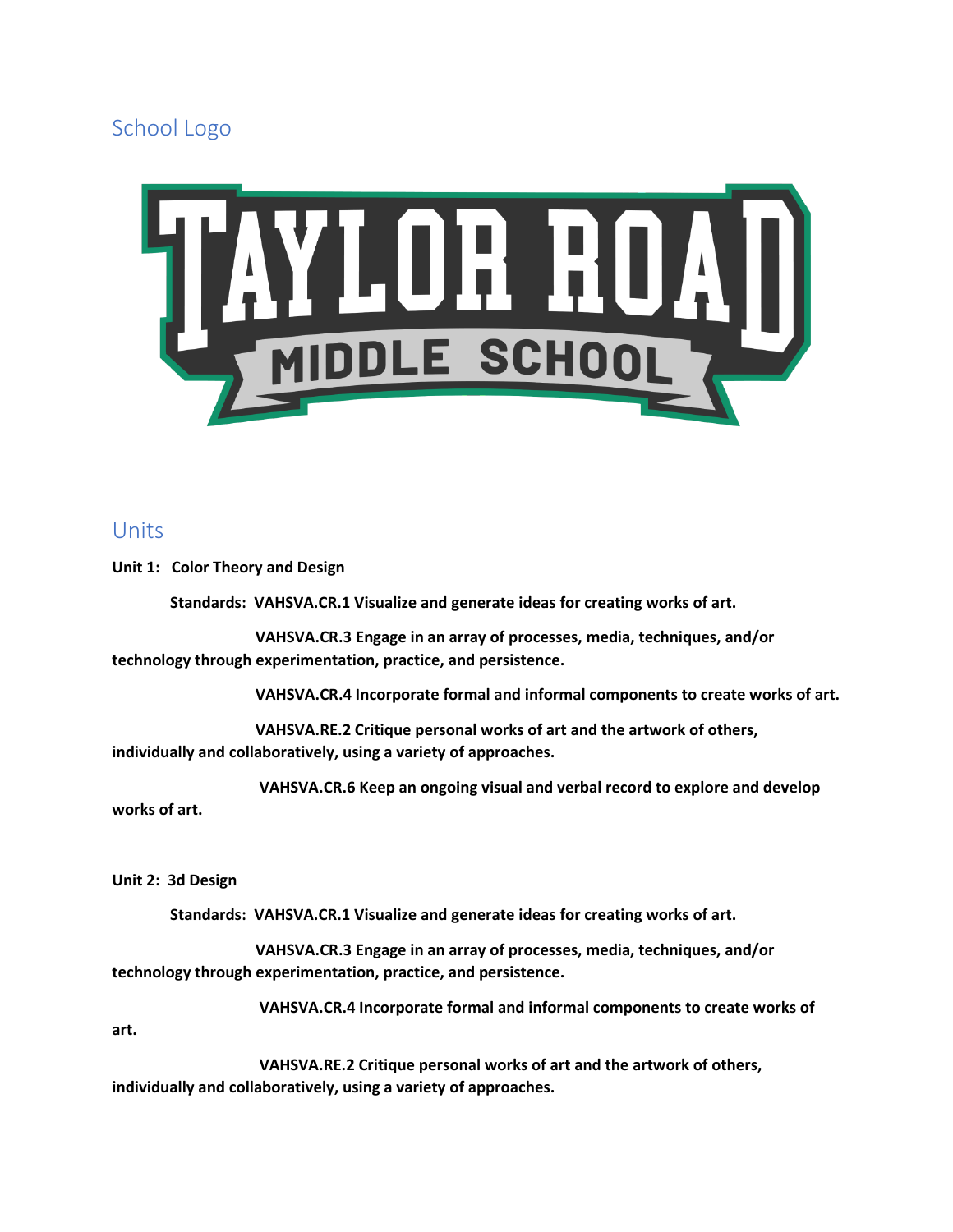**VAHSVA.CR.6 Keep an ongoing visual and verbal record to explore and develop works of art.**

#### **Unit 3: Drawing**

 **Standards: VAHSVA.CR.1 Visualize and generate ideas for creating works of art.**

 **VAHSVA.CR.3 Engage in an array of processes, media, techniques, and/or technology through experimentation, practice, and persistence.**

 **VAHSVA.CR.4 Incorporate formal and informal components to create works of art.**

 **VAHSVA.RE.2 Critique personal works of art and the artwork of others, individually and collaboratively, using a variety of approaches.**

 **VAHSVA.CR.6 Keep an ongoing visual and verbal record to explore and develop works of art.**

# Resources

The art textbook can be found in Classlink under Fine Arts - Davis books.

# Classroom Expectations

#### **In the Art Room:**

- 1. Be prepared bring pencil and sketchbook every day.
- 2. Be respectful, kind and considerate to everyone in the class and art materials.
- 3. Listen carefully.
- 4. Raise your hand.
- 5. Follow directions.
- 6. Quiet, inside voices.
- 7. Complete all assignments.
- 8. Be safe: use materials properly (as shown), no horseplay, no running, no throwing anything.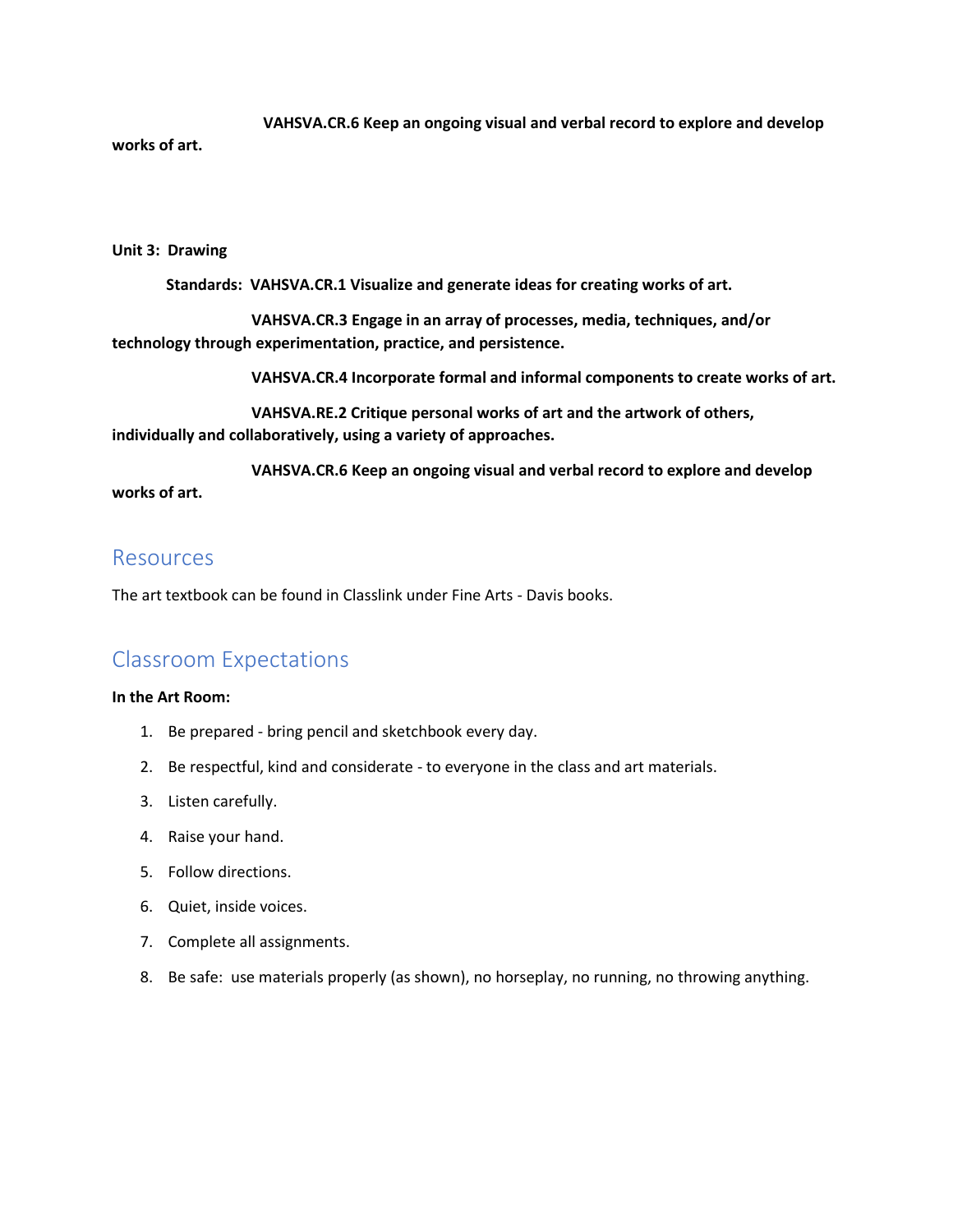# Grades

Grading scale:

A – 90 and above

B – 80-89

 $C - 70-79$ 

F – Below 70

Categories:

Major: 50% Major projects and effort, participation which includes enthusiasm, willingness to extend oneself past the "first right answer," experimentation/risk taking, and cooperation.

Minor: 40% Classwork.

Practice: 10% Homework and sketchbook/journal.

### Recovery on Assignments/Assessments:

Board Policy states: All students will have one (1) opportunity every nine weeks to redo/retake one (1) major assignment/assessment. o Eligibility for redo/retake is for students who receive a 79 or below on a specific major assignment/assessment. o Students are eligible to earn a replacement grade on a redo/retake no higher than 79. o Student redo/retakes must be completed before the next major assignment/assessment is given or five (5) school days before the end of the marking period if there is not another major assignment/assessment given. (exceptions can be made for students who have excused absences during this five-day window)

Within this course, accommodations and modifications will be implemented based on students' current Individualized Education Plan (IEP). For specific goals and objectives and instructional levels, refer to your child's IEP